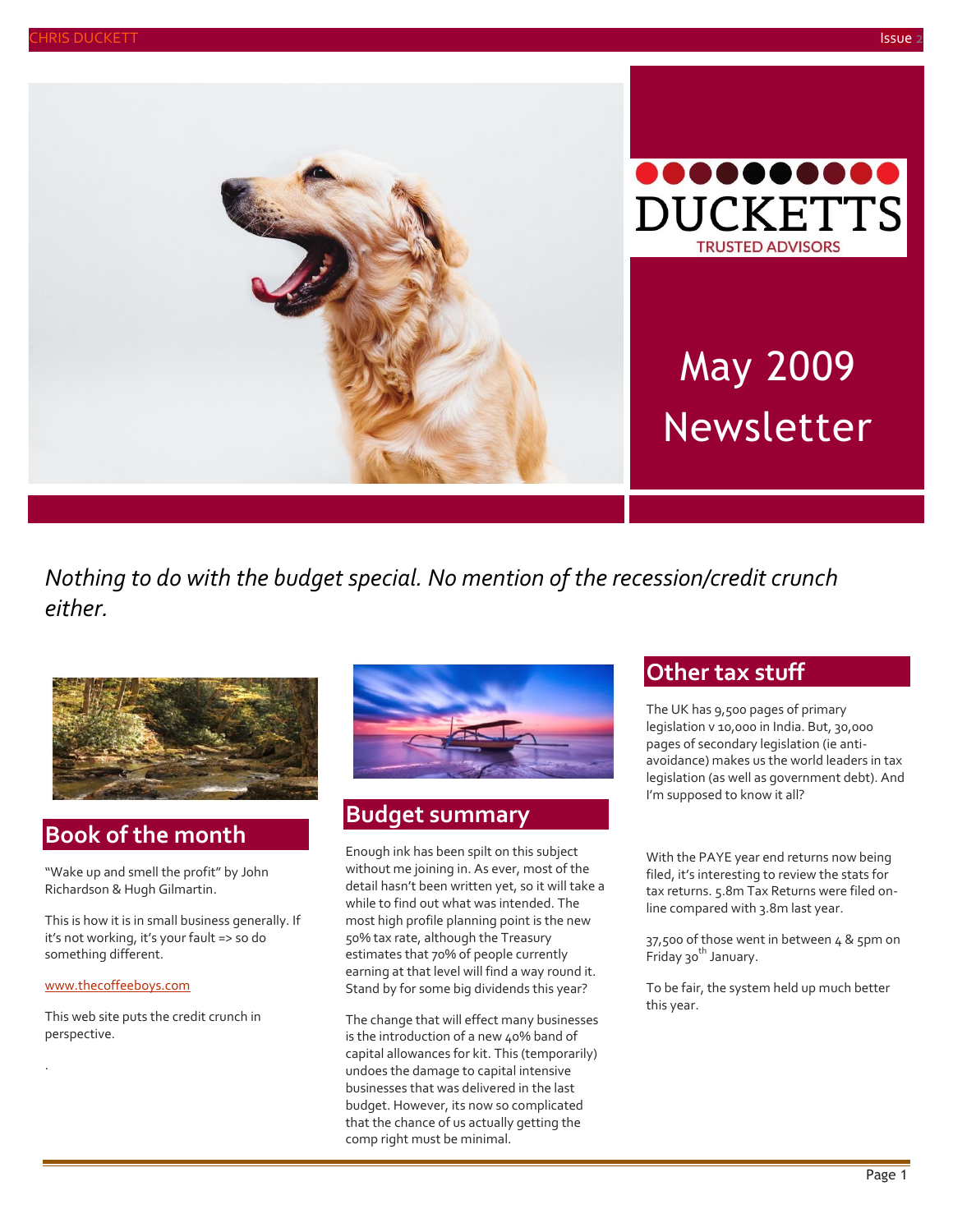

#### **Management quotes**

Somebody sent me a long list of stupid management quotes. These are my three favourites:

"What I need is an exact list of specific unknown problems we might encounter." (Lykes Lines Shipping)

"E-mail is not to be used to pass on information or data. It should be used only for company business." (Accounting manager, Electric Boat Company)

"This project is so important, we can't let things that are more important interfere with it." (Advertising/Marketing manager, United Parcel Service)

# **Time to pay**

When the government announced its scheme to allow businesses to pay tax slowly it inadvertently set up a new bank. We are routinely seeing (large) arrears of VAT and PAYE and, as you would guess, the Revenue's response to a deferral request is unpredictable (just like a real bank). They are currently asking for detailed cash flow forecasts/budgets without any way of ascertaining whether they are realistic. However, at 4% pa interest this is cheap money. Get it while you can.

Incidentally, when a business does go down the pan, HMRC is no longer a preferential creditor.

#### **More pre-nups**

I found this in a solicitor's newsletter, but I can't remember which one:

"The Privy Council has made legal history by ruling that post-nuptial agreements are legally binding as long as they meet certain criteria. The case before them, MacLeod v MacLeod, was a fiercely contested divorce case between a multi-millionaire property tycoon and his wife, whom he met when she was a student. The couple, who lived on the Isle of Man, had signed a pre-nuptial agreement on their wedding day in 1994 which they then amended twice after they were married.

In the landmark decision the Law Lords upheld the later agreements thereby changing the law to make post-nuptial agreements valid and enforceable."

Remember the old legal maxim: "Marriage is like litigation – don't do it. But if you must, make sure the other side can afford it."

# **Video conferencing**

With the (very) gradual improvement in broadband speeds, videoconferencing is back on the agenda. This also appears to hit the other current objectives of reducing emissions and cost. If you wear the glasses, even 3D is possible.

<http://business.timesonline.co.uk/tol/business/entrepreneur/article5733568.ece>

There was something in the Budget about dramatically improving broadband speed, but you can be sure that this won't happen for Hereford in the near future. Apparently, South Korea has had a 2Mb service (10 times faster than our basic) for ages and this has made video piracy practically compulsory. Incidentally, I learned that "cloud computing" is a fancy term for web-based e.mail (like Google).

# **Back in Mac**

Even the monstrous Microsoft monopoly can come unstuck when it stops listening to its customers. Whilst we've been complaining about Vista from the start (and routinely chose the XP "downgrade") the laptop using fraternity is voting with its feet and moving to Macs (this is hearsay). The cheapest Mac is about twice the price of a passable MS laptop, so it's all about ease of use and customer service. You can also have the Mac operate like a MS laptop anyway, so there's not much to lose.

But, Windows 7 is on its way, which will doubtless shake things up. The Empire Strikes Back?

# **Resilience and redundancy**

One old concept to emerge from the credit crunch was that of business resilience. The more efficient a process/system becomes, the less likely it is to survive a shock. Where does duplication become inefficiency? One favourite consulting game is to look at business processes, figure out which are critical (and do KPIs) and then try to second guess what would happen if the process failed. If a failure results in disaster, then you need a backup. Unfortunately, there is a group of people (called accountants) who believe that if something can go wrong, it bloody well will. You can never have enough backup systems.

[The most important consulting game is to ask "What are customers really buying?"]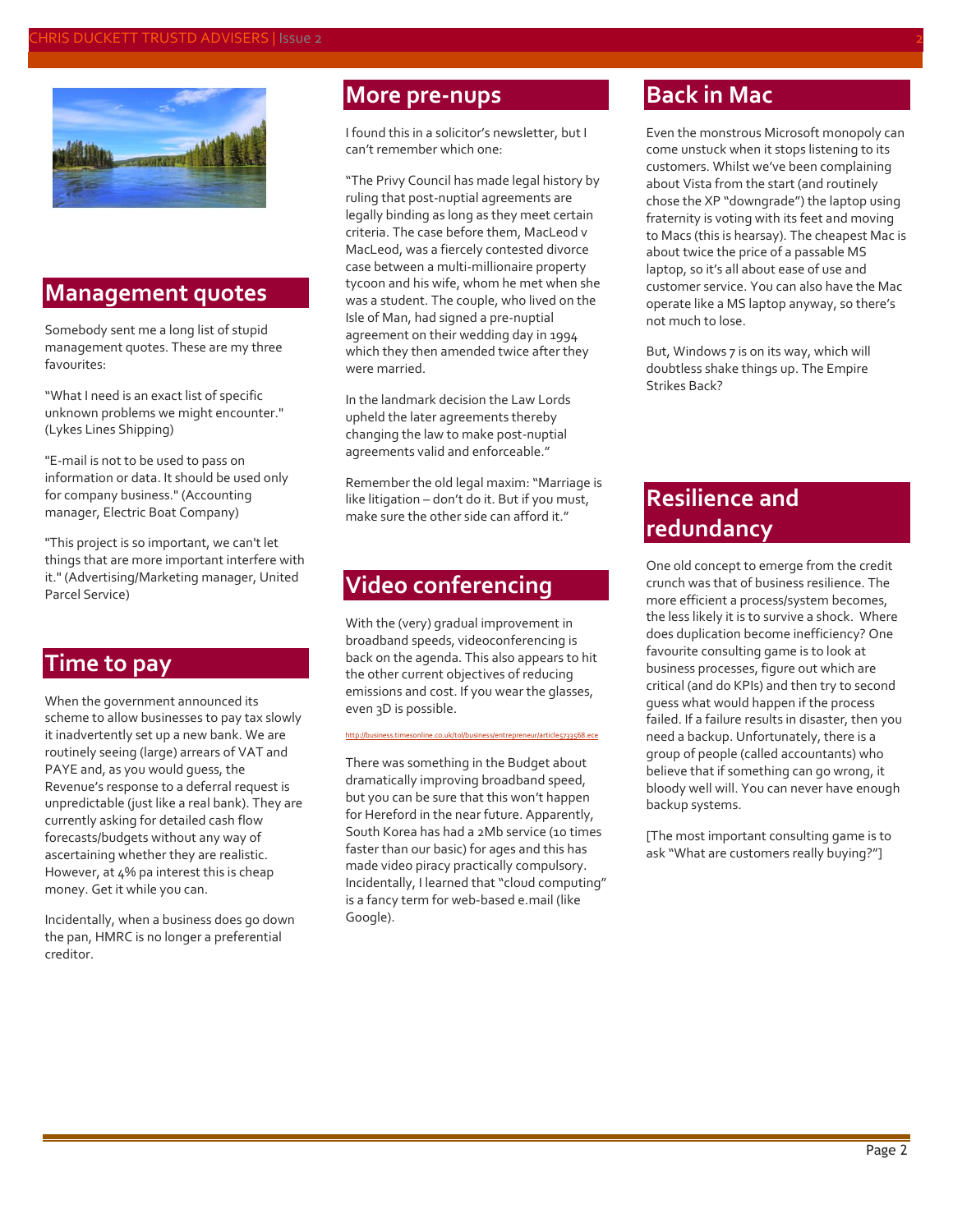#### **Encouragement**

Some typically useful research has shown that encouragement makes golfers play better. I seem to recall my father telling me this in the early 1970s when he was coaching the cub football team.

#### [http://www.telegraph.co.uk/sport/5257059/E](http://www.telegraph.co.uk/sport/5257059/Encouragement-improves-your-game-better-than-criticism-claim-scientists.html) [ncouragement-improves-your-game-better](http://www.telegraph.co.uk/sport/5257059/Encouragement-improves-your-game-better-than-criticism-claim-scientists.html)[than-criticism-claim-scientists.html](http://www.telegraph.co.uk/sport/5257059/Encouragement-improves-your-game-better-than-criticism-claim-scientists.html)

As the Sage of Bishopswood will tell you, some people want to know what they are doing right, whereas others prefer to know what they are doing wrong. The Art of Management is figuring out which person fits which type (whatever they may say).

<http://www.strengthsacademy.com/3-tips-for-the-art-of-encouragement>



#### **The signs**

In the course of newsletter research, I've recently read a book which details the 12 telltale signs to look for in a suicide bomber:

- The bomber will be wearing a big coat to hide the bulky bomb
- Robotic walk a reasonable sized bomb weighs 40lbs and the bomber is likely to be drugged
- Irritability/sweating/tics/nervous behaviour - understandably
- Breathing verges on panting
- The bomber stares straight ahead
- And mumbles prayers usually the lips are moving
- A large bag needs to be carried to contain the detonation equipment (including a 9v battery
- The bomber should have his/her hand in the bag (on the trigger)
- Male bombers are freshly shaved removing beards makes them look less suspicious, but also white faced

What's really worrying is that this describes at least half of the attendees at the average accountancy seminar.

The other useful urban myth from this source relates to the Second World War. The Murmansk convoys supplied the Soviets with everything the Americans could give them. So, when they ran out of condoms, they duly sent a request for the 18 inch version. The Americans duly supplied the kit, stamped "medium".

#### **Disclaimer**

It is a truth universally acknowledged that a tax inspector in possession of records must be in want of more penalties.

As there is now a zombie version of Pride and Prejudice, I don't see why we shouldn't have a tax investigation version too. I know which is more scary. Or maybe a 3D porn version of the Budget. When would you duck?



### **Pension planning**

Our Chinese aviation correspondent (Wecrash Youdie) has recently retired which gives him more time to think up creative solutions to problems outside his normal sphere of influence. His response to the government's scheme to pay to scrap cars over 10 years old was the idea that anybody retiring should be given a 750cc motorbike. The advantages would be:

# This would fix the shortage of spare

- body parts for surgery The motorbikes would be auto-
- scrapping why wait 10 years?
- Congestion would be reduced
- Annuity rates would improve

Very Logan's Run. Please could somebody give him a job.

I also understand that the life expectancy of a 65 year old male with no existing medical complaints is a further 30 years. Whilst there is some doubt about the statistics, at least I can't be accused of being a tight-fisted old git anymore?